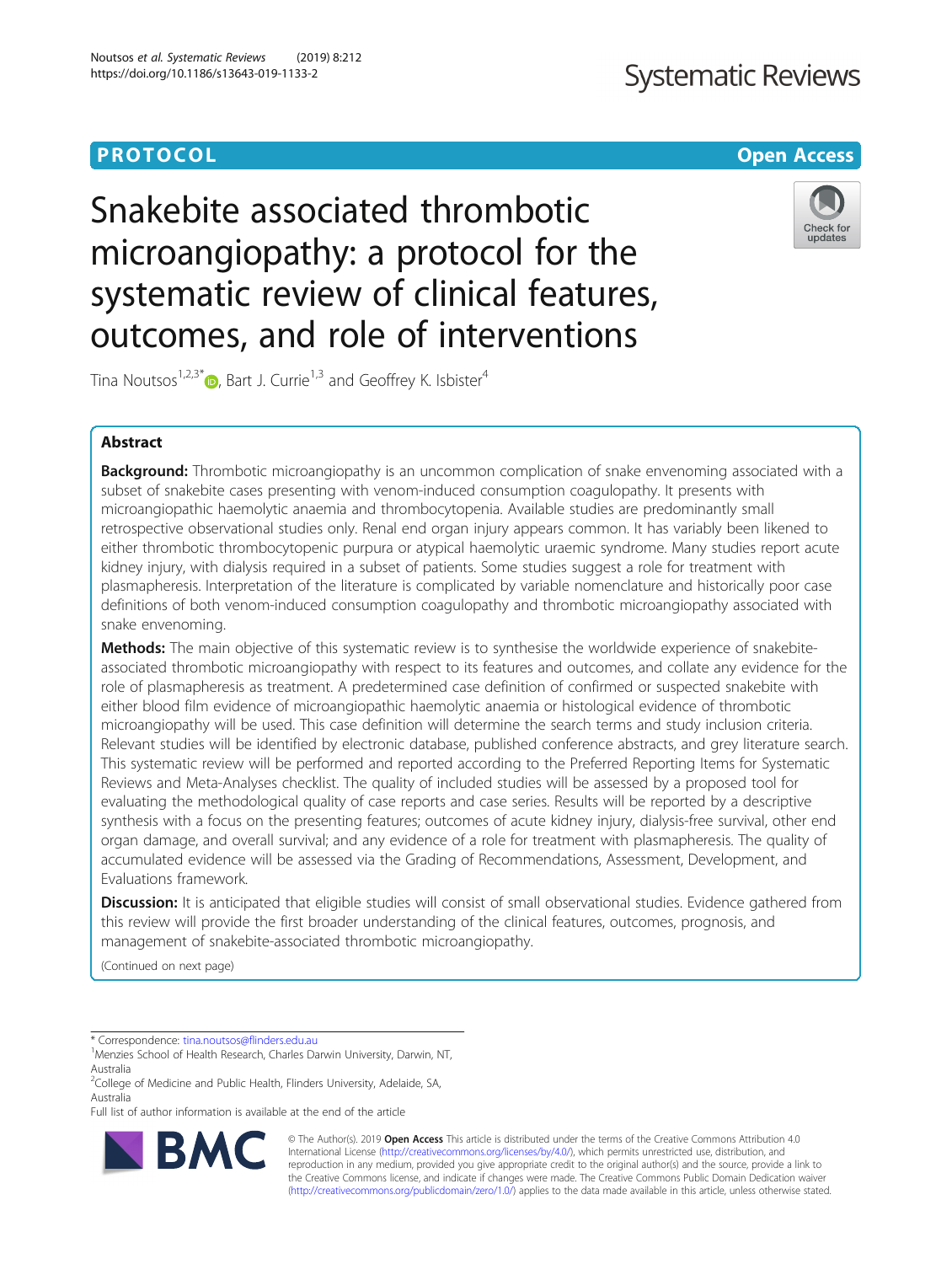(Continued from previous page)

Systematic review registration: PROSPERO CRD42019121436

Keywords: Snake, Envenoming, Thrombotic, Microangiopathy, Schistocytes, Haemolysis, Anaemia, Acute kidney injury, Plasmapheresis

# Background

Snakebite causes a variety of clinical sequelae. Local symptoms and signs include local bite site pain, swelling, and tender regional lymphadenopathy. Non-specific systemic symptoms include nausea, vomiting, headache, diaphoresis, abdominal pain, and diarrhoea. Systemic envenoming can cause major toxin syndromes, including neurotoxicity, myotoxicity, and coagulopathy. Different snake species are associated with characteristic patterns of these toxicities. These differences are conferred by their variable venom composition of non-enzymatic and enzymatic toxins  $[1]$  $[1]$ , including cytotoxins, myotoxins, neurotoxins, and haemotoxins. Haemotoxins are associated with viper and Australian elapid envenomings, and with cardiovascular and haemostatic effects, including hypotension, cardiovascular collapse, coagulopathy, and bleeding [\[2](#page-5-0)].

The most common haemotoxin-mediated coagulopathy caused by snake envenoming is a venom-induced consumption coagulopathy (VICC), characterised by prolonged clotting times, hypofibrinogenaemia, and a raised D-dimer [[2](#page-5-0)–[5\]](#page-5-0). VICC resolves at a rate consistent with synthesis of new clotting factors, after the toxins are neutralised. Its main complication is bleeding [[5](#page-5-0)]. VICC is distinct from disseminated intravascular coagulopathy (DIC) [[3](#page-5-0)]. Whilst VICC meets the definitions of commonly used diagnostic scoring systems for DIC, the differing pathophysiology, outcomes, and prognosis of VICC compared to DIC clearly differentiate it [[3](#page-5-0), [6,](#page-5-0) [7](#page-5-0)]. A small subset of snakebite patients with VICC develop a thrombotic microangiopathy (TMA) [[3](#page-5-0), [8](#page-5-0)–[17](#page-5-0)]. The reported cases of snakebite-associated TMA present with a delayed phase thrombocytopenia and a haemolysis in keeping with microangiopathic haemolytic anaemia (MAHA)  $[11]$  $[11]$  $[11]$ . There appears to be a predilection for renal end organ injury [[3](#page-5-0), [11\]](#page-5-0). The long-term outcomes and best treatment of snakebite-associated TMA are unclear, with most published studies being isolated case reports, small case series, or other small retrospective observational studies.

The TMA syndromes are a group of disorders with the unifying pathognomonic hallmark of vascular small vessel wall damage with microthrombosis [\[18](#page-5-0)–[20](#page-5-0)]. There is a resultant MAHA with mechanical red cell fragmentation which manifests as haemolysis with circulating red cell frag-ments (schistocytes) on examination of the blood film [\[18](#page-5-0), [21](#page-5-0)]. Thrombocytopenia together with MAHA is sufficient for the diagnosis, and tissue biopsy for confirmation by the

finding of TMA is only occasionally performed [\[18](#page-5-0), [20](#page-5-0)]. Corroborating other signs of haemolysis include the presence of anaemia, a raised lactate dehydrogenase (LDH), unconjugated hyperbilirubinaemia, and lowered haptoglobin [[20](#page-5-0)]. However, these are markers of haemolysis of any cause and are not specific to MAHA. The main complication of TMA is vaso-occlusive end organ injury [\[18](#page-5-0)]. This may be multi-organ in nature (commonly seen for example with DIC), or for certain forms of TMA, it may be more organ-specific: neurological for thrombotic thrombocytopenic purpura (TTP) [\[18,](#page-5-0) [21\]](#page-5-0) and renal for haemolytic uraemic syndrome (HUS) [[18,](#page-5-0) [20](#page-5-0)]. The aetiologies of TMA disorders differ. DIC is caused by complex mechanisms which culminate in generalised microvascular fibrin deposition due to thrombin generation triggered by a tissue factor stimulus in the intravascular space [\[6\]](#page-5-0). TTP is mediated by either a hereditary- or an autoimmune antibody-mediated deficiency of a disintegrin and metalloproteinase with a thrombospondin type 1 motif, member 13 (ADAMTS-13) [\[19](#page-5-0)]. Most cases of HUS are caused by Shiga toxin producing or enterohaemorrhagic Escherichia coli (typical HUS), or acquired or hereditary dysregulation of the alternative complement pathway in atypical HUS (aHUS) [\[20](#page-5-0)]. The TMAs are heterogeneous not only in both their clinical presentation and aetiology, but also in their best treatments and long-term outcomes.

Snakebite-associated TMA has been variably compared to both TTP and aHUS [\[11](#page-5-0), [13,](#page-5-0) [22\]](#page-5-0). Plasmapheresis has a clearly established role in dramatically preventing mortality in TTP [[11,](#page-5-0) [19,](#page-5-0) [21](#page-5-0), [23\]](#page-5-0). Some published cases of snakebite-associated TMA with acute kidney injury (AKI) have reported successful treatment with plasmapheresis, with normalisation of renal function [[11](#page-5-0), [13\]](#page-5-0). Other published cases of snakebite-associated TMA with AKI report that the renal end organ damage re-solves with renal replacement therapy alone [[11\]](#page-5-0). Any association with respect to the pathophysiology or longterm outcomes of snakebite TMA with either aHUS or TTP is not established [\[3](#page-5-0), [11](#page-5-0)]. The potential role of plasmapheresis in the treatment of snake TMA treatment is also unknown.

Interpretation of the published literature on snakebite TMA and VICC more broadly is complicated by historical differences and inconsistencies in nomenclature. Many studies use a variety of terms, often not overtly defined, including DIC, defibrination, and intravascular haemolysis [[3,](#page-5-0) [5](#page-5-0), [9](#page-5-0), [12](#page-5-0), [24,](#page-5-0) [25](#page-5-0)]. VICC is commonly but erroneously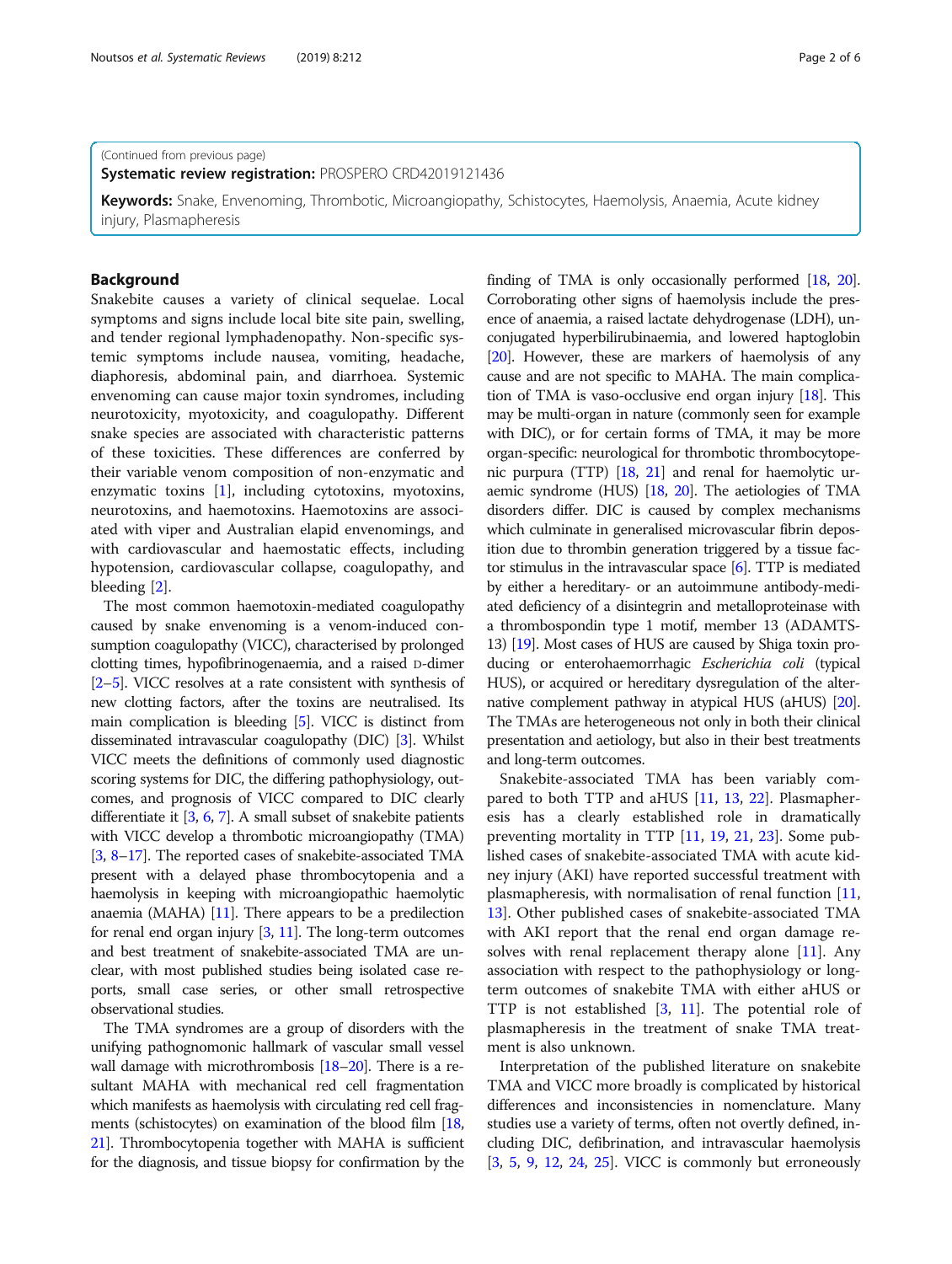reported as DIC, and there is a lack of consistency in the case definition for snakebite-associated TMA. Various and often ill-defined haematological abnormalities together with AKI are also commonly reported in the setting of snakebite [[26](#page-5-0)]. Complicating this further, AKI in snakebite is common and has a number of other possible causes including direct venom toxicity, shock, and myotoxicity with secondary rhabdomyolysis [[9](#page-5-0), [12,](#page-5-0) [27](#page-5-0)]. This leads to difficulties in establishing which cases are true TMA versus the more typical VICC of snake envenoming, and which represent other causes of snakebite with AKI and coincidental haematological findings. These challenges make the incidence, features, natural history, outcomes, and best treatment strategy for snakebite TMA difficult to elucidate.

The objective of this systematic review is to synthesise the features, outcomes, and evidence of any role for intervention with plasmapheresis, for snakebite-associated thrombotic microangiopathy, using a predetermined case definition. We hope to inform best practice via a descriptive synthesis of its features, outcomes, and any evidence for or against current reported approaches to its management.

# Methods/design

# Research objectives

The aims of this systematic review will be as follows:

- To identify all relevant studies in TMA associated with snakebite via a prespecified evidence-based case definition composed of the presence of confirmed snakebite, with findings of TMA on either histological tissue biopsy or autopsy, or blood film findings of the schistocytosis of MAHA.
- To perform a descriptive synthesis of snakebiteassociated TMA baseline characteristics, presenting clinical and laboratory features, outcomes of AKI, dialysis-free survival, other end organ damage, overall survival, and the intervention of plasmapheresis.

# Research hypotheses and assumptions

The hypotheses and assumptions prior to conducting the systematic review are as follows:

- Renal end organ damage is the predominant organ affected by TMA in snakebite.
- There will be differences in snake genera and species by geographical location, time to treatment, access to treatment options, and outcome of mortality influenced by variable resource limitations.
- The event is rare, and only small observational studies (case reports, case series) will be eligible for inclusion.

 Data reporting will be variable in standardisation or classification of outcome measures such as AKI, VICC, and related coagulation testing.

# Systematic review design and registration

This systematic review and meta-analysis will be performed according to the Preferred Items for Systematic review and Meta-Analysis (PRISMA) checklist [[28](#page-5-0)] (Additional file [1](#page-4-0)). The review protocol is registered with PROSPERO (CRD42019121436).

# Population, interventions, outcomes, and study design

A Population Intervention Context Outcomes Study Design (PICOS) table is shown in Table 1.

# Identification of studies: information sources and search strategy

Potentially eligible studies will be identified by electronic database search of PubMed, Medline via EBSCO, and the Cochrane library. Other potential sources of studies will be sought via relevant published conference abstracts and grey literature search of the Grey Matters checklist, Google Scholar, opengrey.eu, grelit.org; Grey-Net, Grey Literature Report, and BIOSIS Previews.

A comprehensive and inclusive search strategy has been designed. The full search strategy for PubMed is available in Additional file [2.](#page-4-0) Relevant search terms used will be controlled vocabulary Medical Subject Heading (MeSH) terms whenever possible, or alternatively free text search terms. Search terms will be combined with Boolean operators.

To allow for the greatest sensitivity, PubMed searches will utilise MeSH term explosion, and Medline search mode expanders will be used to apply related words and search within the full text of articles and apply equivalent subjects. Searches will be performed for all publication types. Results in the search will be limited to human studies, with no publication restriction based on

| <b>Table 1</b> Population Intervention Context Outcomes Study |  |  |
|---------------------------------------------------------------|--|--|
| Design (PICOS)                                                |  |  |

| Population            | Humans (all ages) sustaining a snakebite with TMA<br>features as defined by either histological biopsy or<br>definite blood film features of microangiopathy<br>(schistocytes or red cell fragments) |  |
|-----------------------|------------------------------------------------------------------------------------------------------------------------------------------------------------------------------------------------------|--|
| Intervention          | Plasmapheresis                                                                                                                                                                                       |  |
| Context               | Attending for medical care in any setting worldwide                                                                                                                                                  |  |
| Primary<br>outcome    | Dialysis-free survival                                                                                                                                                                               |  |
| Secondary<br>outcomes | Acute kidney injury                                                                                                                                                                                  |  |
|                       | Other end organ damage                                                                                                                                                                               |  |
|                       | Overall survival                                                                                                                                                                                     |  |
| Study design          | All studies reporting original data                                                                                                                                                                  |  |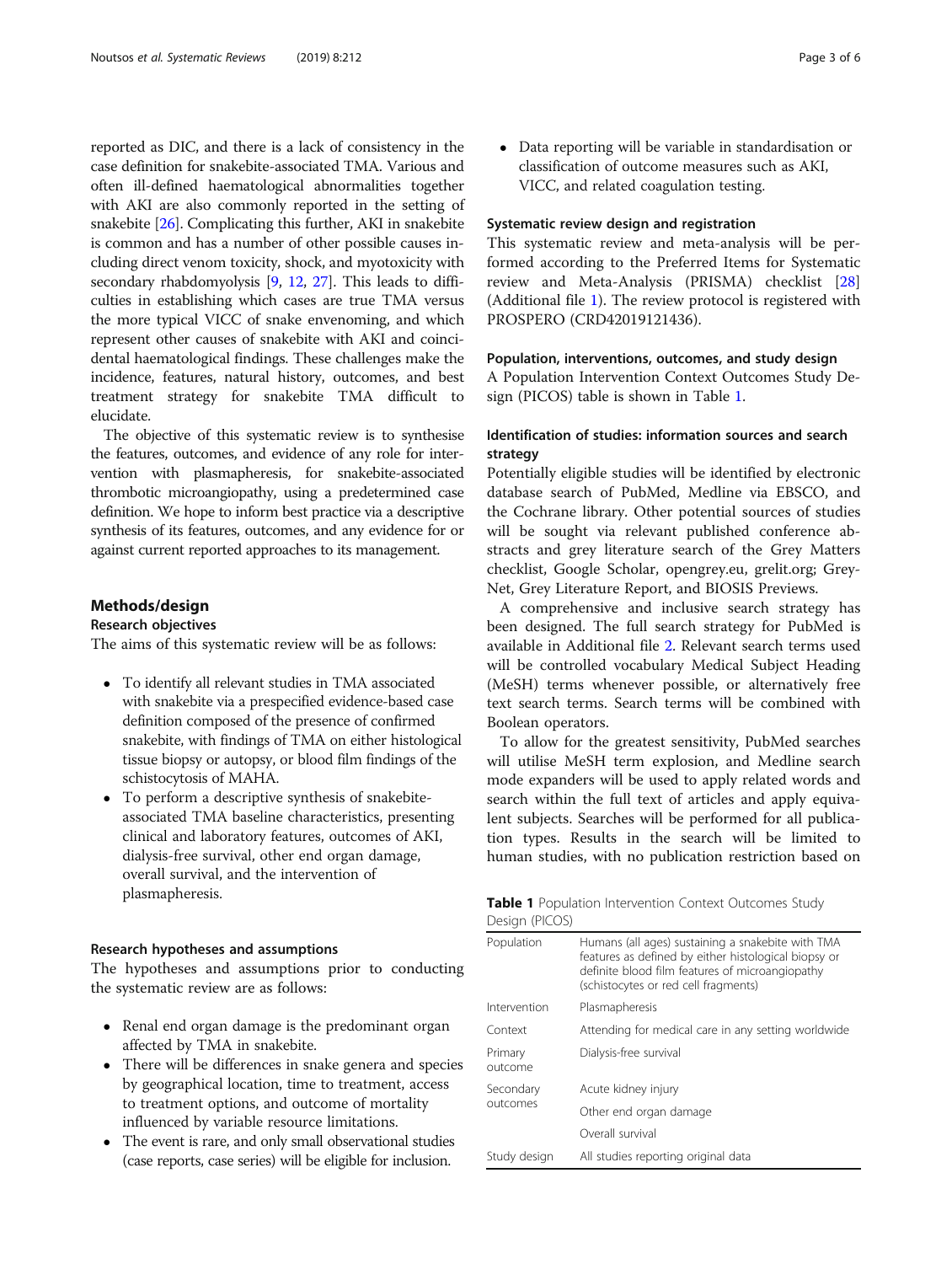study language, age, or design. Both quantitative and qualitative studies will be included. Studies will not be limited by place or country of publication. Both published and unpublished literature including unpublished studies, reports, conference abstracts, dissertations, and conference papers will be considered for eligibility.

# **Eligibility**

Inclusion and exclusion criteria are designed to enable an inclusive review and to best capture all worldwide cases meeting the predetermined case definition of snakebiteassociated TMA.

Studies will be included if they meet the following inclusion criteria based on the study population of interest:

- Human cases of all ages
- Suspected or confirmed snakebite of any species
- Definite features of thrombotic microangiopathy as evidenced by either of the following:
	- Blood film red cell fragmentation (schistocytosis)
	- Tissue biopsy or autopsy histological findings of TMA

The following exclusion criteria will be used:

- Studies reporting in vitro data only
- Review studies not reporting original data
- Studies reporting cases already described in other original publications by the same author, with complete overlap of reporting

# Study selection

Each retrieved publication title and abstract will be screened for relevance by the first author (TN). Articles in any language will be included provided an English language abstract is available to screen for potential relevance and a full-text translation is possible to source. Relevant full-text articles will then be screened against inclusion and exclusion criteria by two independent reviewers for eligibility. Any disagreement between the two reviewers regarding eligibility will be resolved by discussion and consensus. The reference sections of all full reviewed journal articles will be manually searched for relevant articles that may have been missed. Studies excluded from the review on the basis of not reporting original data will have their reference bibliography manually searched for potentially relevant publications. Study selection will be reported using the PRISMA flow diagram (Additional file [3](#page-4-0)).

# Quality assessment of risk of bias in included studies

Methods used for assessing risk of bias will be done at a study rather than outcome level. It is assumed that most studies eligible for inclusion will be case reports, case series, or small observational studies. With the known risk of bias associated with small uncontrolled study designs, the framework for evaluation of risk of bias to be used for this systematic review is that proposed by Murad et al. [\[29\]](#page-5-0) (Table 2), against the domains of study selection method, ascertainment for exposure and outcome, causality, and reporting. Two independent reviewers will assess risk of bias, and any disagreement will be resolved by discussion and consensus. The implications of this risk of bias assessment will be explicitly addressed within the discussion of the systematic review's findings.

# Data extraction and coding

Data collection for studies meeting inclusion criteria after full-text review will be by a data extraction spreadsheet. This will record baseline demographics, snake genera and species, timing and signs of envenomation, serial haemoglobin, platelet, coagulation and creatinine laboratory results, use and timing of interventions of plasmapheresis, antivenom, supportive treatment including blood product transfusion, and the outcomes of acute kidney injury, renal recovery including dialysis-free survival, other end organ injury, and overall survival. The data extraction spreadsheet will be piloted on three studies and then reviewed for relevance before proceeding to further full-text data extraction. Two independent reviewers will perform data extraction. Any discrepancy will be resolved by discussion and consensus. Wherever possible, the original investigator will be contacted by email to request any missing data. If unsuccessful, the limitations of any method used to deal with missing data will be explicitly stated, together with the potential impact of the missing data within the discussion of the review's findings.

| Table 2 Evaluation tool for methodological quality of case |  |  |
|------------------------------------------------------------|--|--|
| reports and case series, adapted from Murad et al [29]     |  |  |

| Domain        | Relevant leading explanatory questions                                                                                                                                                                                                                                           |
|---------------|----------------------------------------------------------------------------------------------------------------------------------------------------------------------------------------------------------------------------------------------------------------------------------|
| Selection     | 1. Does the study selection method of the case(s)<br>enable a representation of the whole experience of<br>the investigator or reporting centre or is the selection<br>method unclear to the extent that other patients with<br>similar presentation may not have been reported? |
| Ascertainment | 2. Was the exposure of snakebite envenoming<br>adequately ascertained?                                                                                                                                                                                                           |
|               | 3. Was (were) the outcome(s) adequately ascertained?                                                                                                                                                                                                                             |
| Causality     | 4. Were alternative causes that may explain the<br>observation(s) ruled out?                                                                                                                                                                                                     |
|               | 5. Was follow up long enough for outcomes to occur?                                                                                                                                                                                                                              |
| Reporting     | 6. Is the case described with sufficient detail to allow<br>other practitioners to make inferences relating to<br>their own practice?                                                                                                                                            |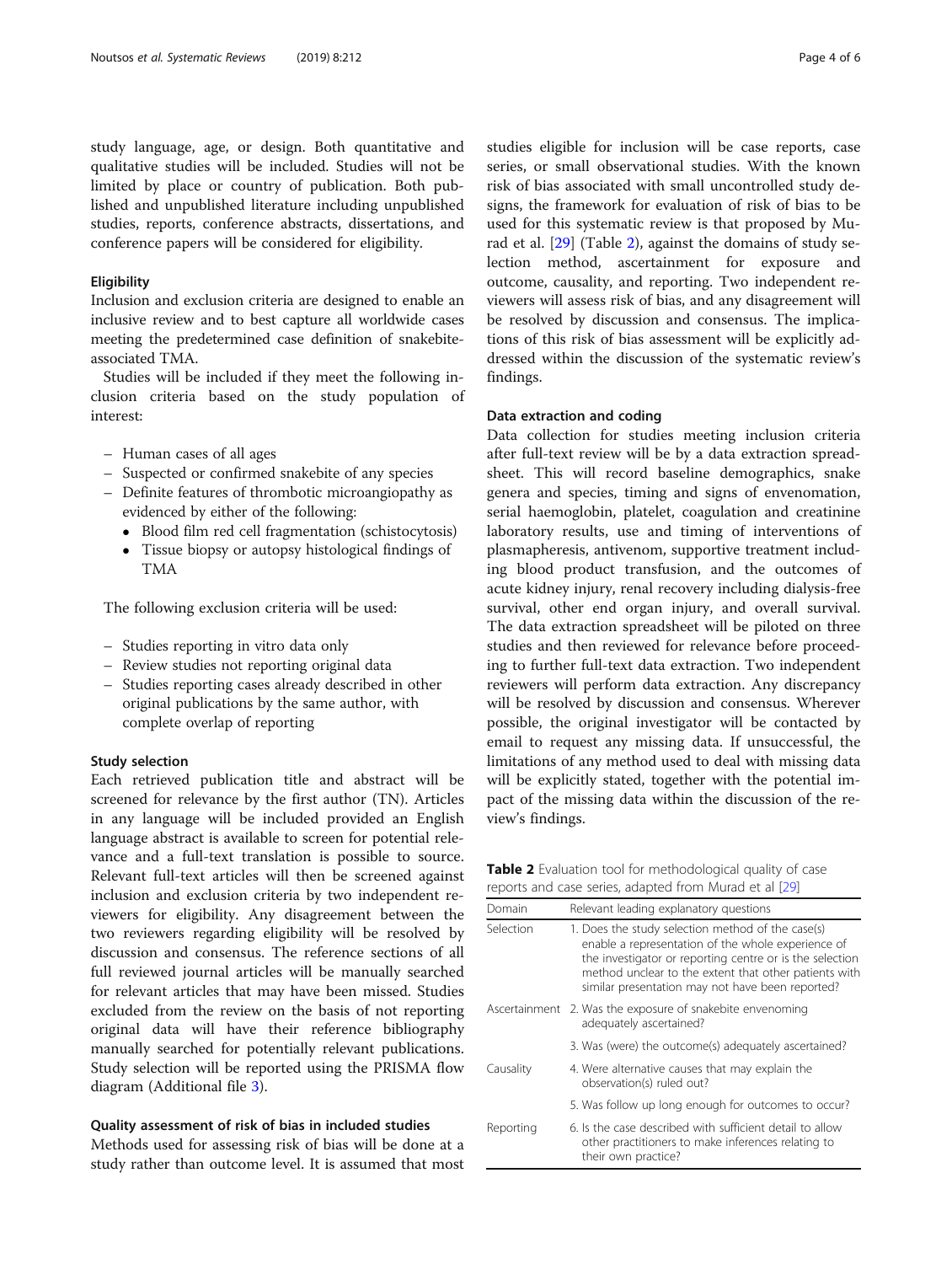<span id="page-4-0"></span>Data where possible will be transformed into SI units and where relevant will be unified and categorised as per Additional file 4. Laboratory data on the consumption coagulopathy of snake envenomation will be coded where possible according to presence of VICC and classification of VICC as either complete or partial [\[5](#page-5-0)]. If reported data allow, the renal outcome of AKI will be coded according to the Kidney Disease: Improving Global Outcomes (KDIGO) AKI classification [[30\]](#page-5-0). The course and outcomes of renal recovery will be categorised by acute kidney disease and chronic kidney disease stage [\[31](#page-5-0)], and freedom from dialysis. It is foreseen that urine output records may not be available in which case classification will be done based on creatinine, presence of anuria, and initiation of renal replacement therapy alone.

Larger studies reporting only a subgroup of patients meeting the inclusion criteria for this study will have data extracted relating to the defined study population of interest. Given the assumption that most eligible studies will be case reports, case series, or small observational studies, it is possible that line by line individualised patient data may be readily extractable for each eligible study.

# Synthesis and statistical analysis of results

A descriptive synthesis of the findings will outline the characteristics of the included studies, baseline demographics of cases, clinical and laboratory features, and summarised data on outcomes and interventions used. A quantitative synthesis is not planned. A subgroup analysis of snakebite-associated TMA requiring dialysis will be undertaken by narrative synthesis of the outcomes of dialysis-free survival for those treated with plasmapheresis versus best supportive care only. The level of agreement between the two independent reviewers for study selection, data extraction, and risk of bias assessment will be reported by Cohen's kappa statistic. The strength of confidence in the cumulative evidence for this systematic review will be addressed with reference to the Grading of Recommendations Assessment, Development, and Evaluation (GRADE) working group framework [[32](#page-5-0)] within the discussion of the systematic review findings.

# Dissemination plans

A paper of the systematic review will be submitted for publication to a leading journal in the field of clinical toxicology or haematology.

# Discussion

Snakebite-associated TMA is a rare and poorly understood phenomenon. Existing literature consists of small observational studies with little to guide an understanding of its natural history, outcomes, and treatment. This is complicated by published studies which use varied and sometimes non-defined descriptors for both the coagulopathy and thrombotic microangiopathy of snake envenomation. Published cases have been likened to either aHUS or TTP. Plasmapheresis has been used in some studies with perceived benefit. Other studies report that the renal end organ damage is self-limiting.

This systematic review will provide the first descriptive synthesis of the international experience of snakebite-associated TMA. We will use a predefined case definition of snakebite-associated TMA, which will help inform an understanding of the clinical features and typical outcomes of this uncommon phenomenon. The most likely limitation to this systematic review will be the quality of included studies, which will likely be predominantly small observational studies.

We aim for this systematic review to help guide best intervention strategies including elucidating any role for plasmapheresis, which, whilst having a clear role in the prevention of mortality and morbidity in some types of TMA, is a resource-intense intervention which also carries some adverse risk.

# Additional files

| <b>Additional file 1:</b> Preferred Items for Systematic review and Meta-    |
|------------------------------------------------------------------------------|
| Analysis (PRISMA) checklist. (DOCX 33 kb)                                    |
| <b>Additional file 2:</b> Full search strategy for PubMed. (DOCX 15 kb)      |
| <b>Additional file 3: PRISMA flow diagram. (DOCX 49 kb)</b>                  |
| <b>Additional file 4:</b> Methods to unify and categorise data. (DOCX 16 kb) |

# Abbreviations

ADAMTS-13: A disintegrin and metalloproteinase with a thrombospondin type 1 motif, member 13; aHUS: Atypical haemolytic uraemic syndrome; AKI: Acute kidney injury; DIC: Disseminated intravascular coagulopathy; HUS: Haemolytic uraemic syndrome; INR: International normalised ratio; KDIGO: Kidney Disease: Improving Global Outcomes; LDH: Lactate dehydrogenase; MAHA: Microangiopathic haemolytic anaemia; MeSH: Medical Subject Headings; PICOS: Population Intervention Context Outcomes Study Design; PRISMA: Preferred Items for Systematic review and Meta-Analysis; TMA: Thrombotic microangiopathy; TTP: Thrombotic thrombocytopenic purpura; ULN: Upper limit of normal; VICC: Venominduced consumption coagulopathy

# Acknowledgements

We thank Dr. William Majoni for his nephrology and biostatistics expertise and advice. We thank Ms. Rachel Lek in advance for her contribution as the second independent reviewer for study selection and data extraction (in addition to first independent reviewer and first author Associate Professor Tina Noutsos).

# Authors' contributions

TN conceived and designed the protocol and primarily produced the manuscript under the direction and guidance of GKI and BC. All authors substantially reviewed, commented on, and approved the final version of the submitted manuscript.

#### Funding

Associate Professor Tina Noutsos has been financially supported by a University Postgraduate Research Scholarship and Menzies School of Health Research support funds. Professor Geoff Isbister is supported by a National Health and Medical Research Council Senior Research Fellowship 1154503. The funders and sponsors played no role in developing the protocol.